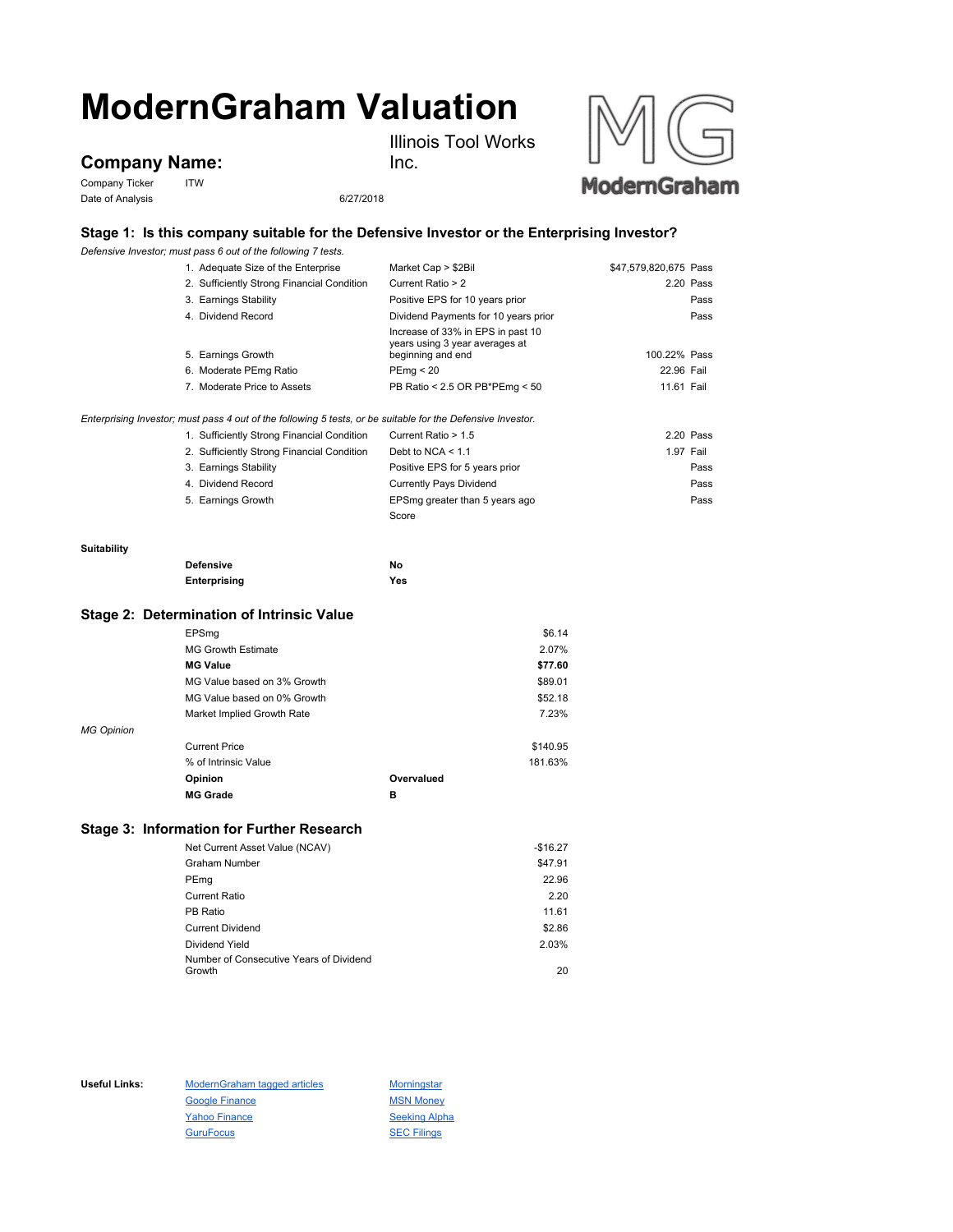| <b>EPS History</b> |        | <b>EPSmg History</b>                 |                  |
|--------------------|--------|--------------------------------------|------------------|
| Next Fiscal Year   |        |                                      |                  |
| Estimate           |        | \$7.60 Next Fiscal Year Estimate     | \$6.14           |
| Dec2017            | \$4.86 | Dec2017                              | \$5.39           |
| Dec2016            | \$5.70 | Dec2016                              | \$5.63           |
| Dec2015            | \$5.13 | Dec2015                              | \$5.49           |
| Dec2014            | \$7.28 | Dec2014                              | \$5.39           |
| Dec2013            | \$3.74 | Dec2013                              | \$4.23           |
| Dec2012            | \$6.06 | Dec2012                              | \$4.18           |
| Dec2011            | \$4.19 | Dec2011                              | \$3.18           |
| Dec2010            | \$2.99 | Dec2010                              | \$2.73           |
| Dec2009            | \$1.89 | Dec2009                              | \$2.65           |
| Dec2008            | \$2.91 | Dec2008                              | \$2.96           |
| Dec2007            | \$3.36 | Dec2007                              | \$2.85           |
| Dec2006            | \$3.01 | Dec2006                              | \$2.44           |
| Dec2005            | \$2.60 | Dec2005                              | \$2.03           |
| Dec2004            | \$2.20 | Dec2004                              | \$1.69           |
| Dec2003            | \$1.66 | Dec2003                              | \$1.43           |
| Dec2002            | \$1.16 | Dec2002                              | \$1.32           |
| Dec2001            |        | \$1.32 Balance Sheet Information     | 3/1/2018         |
| Dec2000            |        | \$1.58 Total Current Assets          | \$6,423,000,000  |
| Dec1999            |        | \$1.38 Total Current Liabilities     | \$2,925,000,000  |
| Dec1998            |        | \$1.33 Long-Term Debt                | \$6,889,000,000  |
|                    |        | <b>Total Assets</b>                  | \$16,163,000,000 |
|                    |        | Intangible Assets                    | \$6,021,000,000  |
|                    |        | <b>Total Liabilities</b>             | \$12,000,000,000 |
|                    |        | Shares Outstanding (Diluted Average) | 342 800 000      |